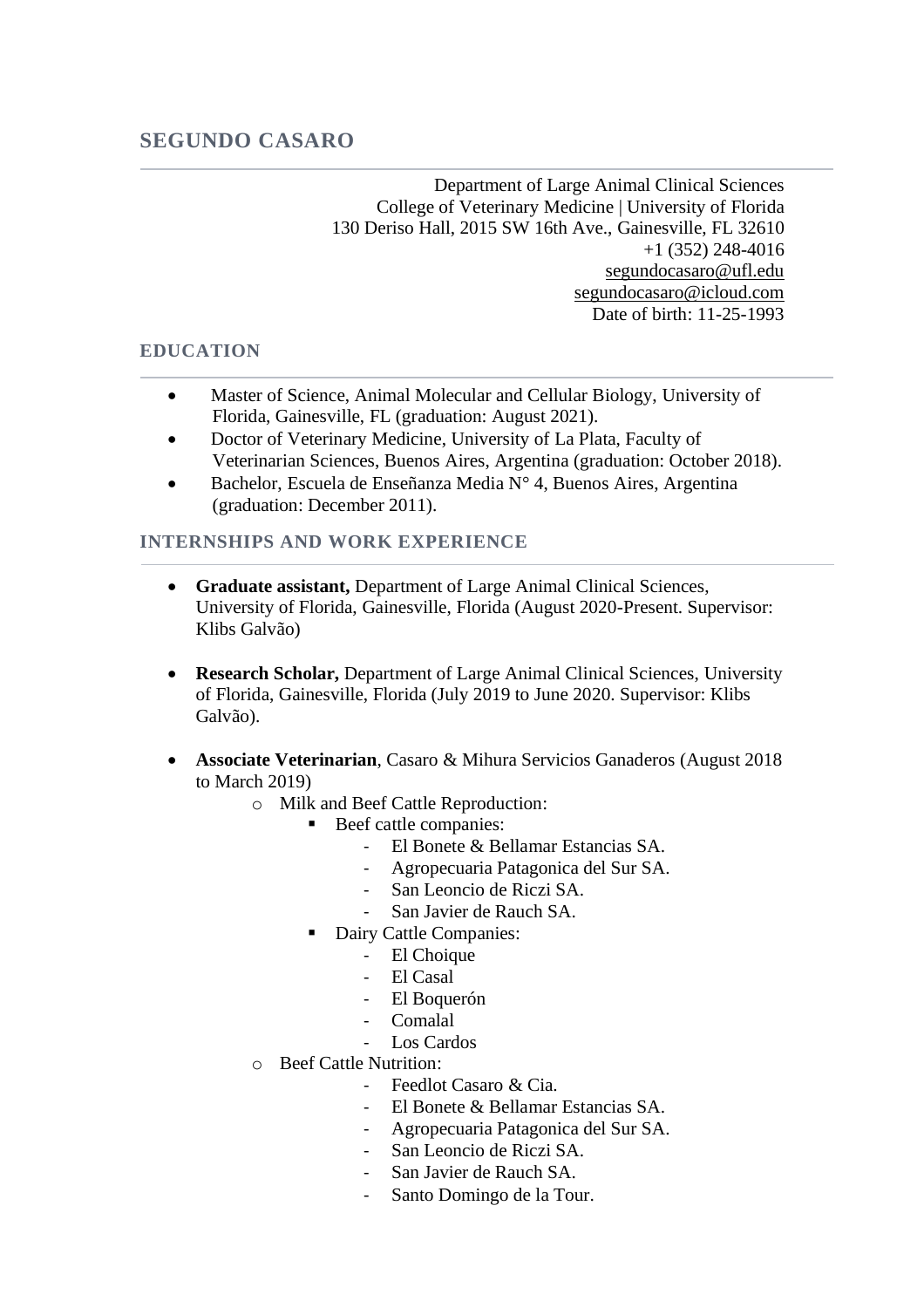- Garfin SA.
- **Veterinarian Assistant**, Casaro & Cia (July 2017 to August 2017)
	- o Internship in feeding and nutrition in feedlots
		- Companies:
			- Feedlot Casaro & Cia.
			- El Bonete & Bellamar Estancias SA.
			- Agropecuaria Patagonica del Sur SA.
			- San Leoncio de Riczi SA.
			- San Javier de Rauch SA.
- **Veterinarian Assistant**, Casaro & Mihura Servicios Ganaderos, Buenos Aires, Argentina (December 2016 to April 2017)
	- o Internship in Beef and Milk Cattle reproduction
		- Beef cattle companies:
			- El Bonete & Bellamar Estancias SA.
			- Agropecuaria Patagonica del Sur SA.
			- San Leoncio de Riczi SA.
			- San Javier de Rauch SA.
			- Dairy Cattle companies:
				- El Choique
				- El Casal
				- El Boquerón
				- Comalal
				- Los Cardos
				- Martin Chico
				- El Pehual
				- La Tomasa
				- Los Alemanes

# **RELEVANT CONTINUING EDUCATION**

- Conference of Research Workers in Animal Diseases (CRWAD), Chicago, IL, 2021.
	- o Oral presentation: The use of blood myeloid and lymphoid cell profiles to predict metritis in dairy cows.
	- Dairy Cattle Reproduction Council (DCRC), Kansas City, MO, 2021.
		- o Poster presentation: The use of blood myeloid and lymphoid cell profiles to predict metritis in dairy cows.
- American Dairy Science Association (ADSA) Annual Meeting, 2021.
	- o Oral presentation: The use of blood myeloid and lymphoid cell profiles to predict metritis in dairy cows.
- Best in show Graduate Student Oral Competitions, University of Florida, 2021.
	- o Oral presentation: The use of blood myeloid and lymphoid cell profiles to predict metritis in dairy cows.
- Interdisciplinary Seminar in reproduction and production medicine, University of Florida, 2021.
	- o Oral presentation: The use of blood myeloid and lymphoid cell profiles to predict metritis in dairy cows.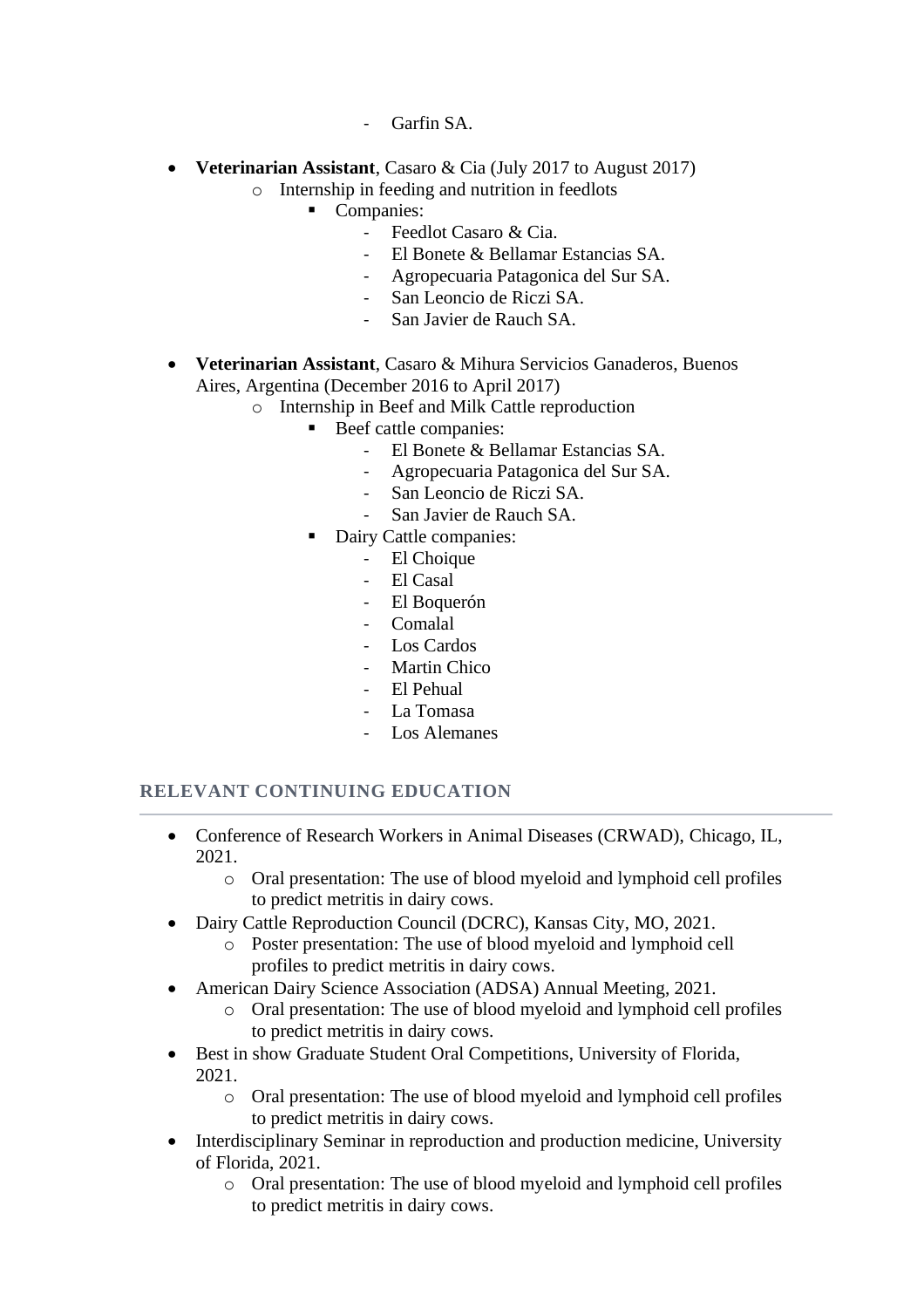- Conference of Research Workers in Animal Diseases (CRWAD), 2020.
	- o Oral presentation: The use of blood myeloid and lymphoid cell profiles to predict metritis in dairy cows.
- Interdisciplinary Seminar in reproduction and production medicine, University of Florida, 2020.
	- o Oral presentation: The use of blood myeloid and lymphoid cell profiles to predict metritis in dairy cows.
- Graduate Seminar in Animal Sciences, University of Florida, 2020.
	- o Oral presentation: The use of blood myeloid and lymphoid cell profiles to predict metritis in dairy cows.

### **ABSTRACTS**

- **S. Casaro**, J. G. Prim, T. D. Gonzalez, J. Driver, J. E. P. Santos, C. D. Nelson, A. C. M. Silva, M. G. Marrero, J. Laporta, K. N. Galvão. The use of blood myeloid and lymphoid cell profiles to predict metritis in dairy cows. In: Abstracts of the 2021 Conference of Research Workers in Animal Diseases (CRWAD); 2021 Dec 03-07; Chicago, IL.
- **S. Casaro**, J. G. Prim, T. D. Gonzalez, J. Driver, J. E. P. Santos, C. D. Nelson, A. C. M. Silva, M. G. Marrero, J. Laporta, K. N. Galvão. The use of blood myeloid and lymphoid cell profiles to predict metritis in dairy cows. In: Abstracts of the 2021 Dairy Cattle Reproduction Council (DCRC); 2021 Nov 09-11; Kansas City, MO.
- **S. Casaro**, J. G. Prim, T. D. Gonzalez, J. Driver, J. E. P. Santos, C. D. Nelson, A. C. M. Silva, M. G. Marrero, J. Laporta, K. N. Galvão. The use of blood myeloid and lymphoid cell profiles to predict metritis in dairy cows. In: Abstracts of the 2021 American Dairy Science Association; 2021 Jul 11-14; Louisville, KY. J. Dairy Sci.; 2021.
- Marrero M.G., **Casaro S**., Madrid D.M.C., Driver J.P., Galvão K.N., Nelson C., and Laporta J. Flow cytometric comparison of leukocytes in pre-weaned calves, and late pregnant and early lactating Holstein cows. In: Abstracts of the 2021 American Dairy Science Association; 2021 Jul 11-14; Louisville, KY. J. Dairy Sci.; 2021.
- **S. Casaro**, J. G. Prim, T. D. Gonzalez, J. Driver, J. E. P. Santos, C. D. Nelson, A. C. M. Silva, M. G. Marrero, J. Laporta, K. N. Galvão. The use of blood myeloid and lymphoid cell profiles to predict metritis in dairy cows. In: Abstracts of the 2020 Conference of Research Workers in Animal Diseases (CRWAD); 2020 Dec 04-08.

### **REFERENCES**

- Klibs N. A. Galvão, DVM, PhD, Dipl. ACT, Dipl. ACVPM
	- o Gainesville, Florida, United States
	- o [galvaok@ufl.edu](mailto:galvaok@ufl.edu)
- José Eduardo P. Santos, DVM, MS, PhD
	- o Gainesville, Florida, United States
	- o [jepsantos@ufl.edu](mailto:jepsantos@ufl.edu)
- John Driver, MS, PhD
	- o Gainesville, Florida, United States
	- o [jdriver@ufl.edu](mailto:jdriver@ufl.edu)
- Gustavo M. Schuenemann, DVM, MS, PhD